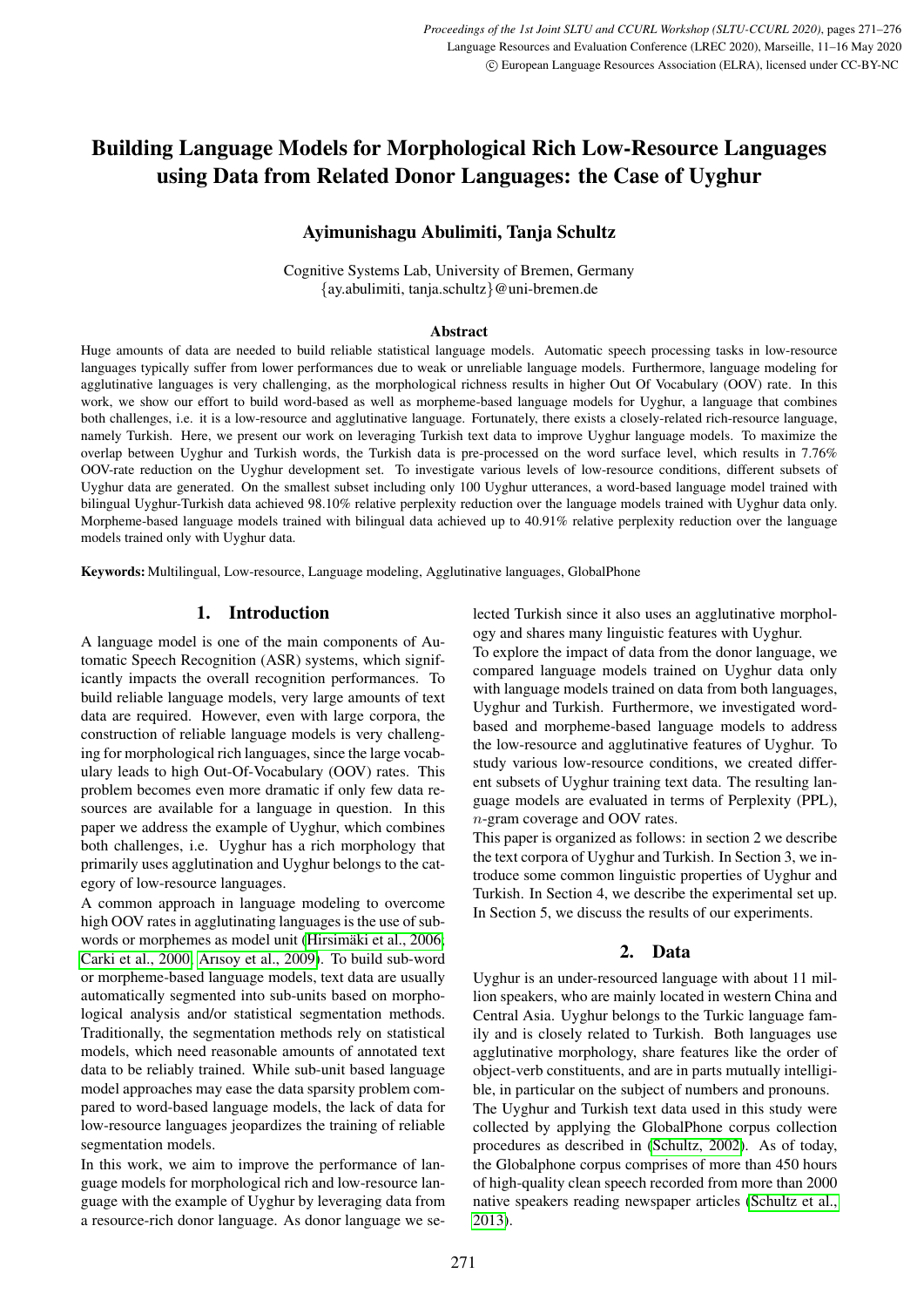### 2.1. Uyghur and Turkish Text Data

The Uyghur data collection, partially funded by NSF (award 1519164), comprises of news articles read by 46 speakers, as described in [Abulimiti and Schultz \(2020\)](#page-5-5). While Uyghur is written in three different writing systems (Arabic, Roman, and Cyrillic alphabet), our corpus consistently uses Roman script.

In this work, we used the transcripts of the Uyghur ASR training data as source for language model training and the ASR development set for evaluating the language models. Table [1](#page-1-0) summarizes the statistics of the used Uyghur text data.

|                   | Uyghur   |             | Turkish  |
|-------------------|----------|-------------|----------|
|                   | Training | Development | Training |
| <b>Speakers</b>   | 37       |             | 79       |
| <b>Utterances</b> | 3380     | 400         | 5482     |
| Word tokens       | 60084    | 7902        | 87733    |

<span id="page-1-0"></span>Table 1: Uyghur and Turkish text data

Turkish is used as the donor language and we use the GlobalPhone resources of the Turkish ASR training data to train the morpheme-based segmentation models and language models. The statistics of the used Turkish training text data are given in Table [1.](#page-1-0)

Since this study is meant to establish a proof-of-concept for bilingual language modeling, we focused on small amounts of Turkish data first. In future steps we plan to use larger available text corpora of Turkish, which have been collected for example within the GlobalPhone project [\(Carki](#page-5-1) [et al., 2000\)](#page-5-1).

# 3. Similarity of Uyghur and Turkish

# 3.1. Morphological Productivity

Uyghur and Turkish are both agglutinative languages, i.e. words consist of morpheme sequences (including stems and affixes) to determine their meaning, but morphemes are not altered in the process of concatenation. Typically, new words in Uyghur and Turkish are generated by adding suffixes to the end of the word. Examples of the morphological productivity are given for Uyghur and Turkish in table [2.](#page-1-1)

| Uyghur words and meaning  |                            |  |  |  |
|---------------------------|----------------------------|--|--|--|
| mektep                    | school                     |  |  |  |
| mektep-ler                | schools                    |  |  |  |
| mektep-ler-i              | of schools of third person |  |  |  |
| mektep-ler-i-de           | at schools of third person |  |  |  |
| Turkish words and meaning |                            |  |  |  |
| iş                        | work                       |  |  |  |
| iş-çi                     | worker                     |  |  |  |
| iş-çi-ler                 | workers                    |  |  |  |
| is-ci-ler-in              | of workers                 |  |  |  |

<span id="page-1-1"></span>Table 2: Examples of Morphological Productivity

Uyghur and Turkish not only share a similar morphological productivity, but also have a large number of suffixes in common. We thus hope that these similarities may help to improve a morpheme-based Uyghur language model when adding morphologically segmented Turkish text data.

# 3.2. Mutual Intelligibility

In statistical count-based  $n$ -gram language models, every surface form of a word is modeled separately [\(Goodman,](#page-5-6) [2001;](#page-5-6) [Tsvetkov et al., 2016\)](#page-5-7). One way to improve the language model of a low-resourced language may be to make use of overlapping words from a closely-related language (Fügen et al.,  $2003$ ). However, the amount of overlapping words between languages is usually not very large, even when they are closely-related. One reason is that the spelling of words may follow different writing conventions. Uyghur and Turkish share many overlapping words, e.g. "*merhaba (hello), guzel (beautiful), ¨ olum (death), kitap ¨ (book)*", with same meanings and written form. Such overlapping words might be useful when building Uyghur language models with the help of Turkish text data. Overlapping words in Uyghur and Turkish commonly appear mostly in daily communications. In our corpus of speech read from news articles, the rate of overlapping words is thus limited. We observed 9.32% of Uyghur words in the development which appear in the Turkish training data. They corresponds to 90.60% OOV rate in the Uyghur development set.

Nevertheless, the mutual intelligibility of these two languages allows to achieving a fair amount of overlapping words. In addition, there are plenty of words, specially numbers and pronouns, which share the same meaning and similar pronunciations with only slightly different spelling. Table [3](#page-1-2) shows some examples.

| Uyghur | <b>IPA</b>             | Turkish | <b>TPA</b>             | in English |
|--------|------------------------|---------|------------------------|------------|
| we     | /vɛ/                   | ve      | /vɛ/                   | and        |
| ishchi | /iftfi/                | işçi    | /if'tfi/               | workers    |
| üch    | /vtf /                 | üç      | $^{\prime\prime}$ ytf/ | three      |
| ikki   | /ˈi <sup>h</sup> tʃːi/ | iki     | $/i$ ci/               | two        |
| qarar  | /qarār/                | karar   | /kaˈrar/               | decision   |
| yapon  | /japon/                | japon   | /japon/                | japan      |

<span id="page-1-2"></span>Table 3: Words with same meaning but different spelling

From many frequent words in both languages, we noticed joint spelling "patterns". For example, the graphemes in Turkish, *"c¸,s¸,ı"* correspond to graphemes in Uyghur *"ch, shi, i"*, respectively. After mapping the Turkish graphemes to the corresponding Uyghur graphemes, we gained more overlapping words. The words, such as "is (work),  $\ddot{u}$ c *(three)"* in Turkish were mapped to *"ish, uch" ¨* , respectively and have same spelling form as Uyghur words *"ish (work), uch (three)*" without changing the meaning.

In addition, we know that the numbers contribute to mutual intelligibility of the two languages. Therefore, numbers in Turkish spelling form are mapped to Uyghur spelling form. In this study, 30 mapping rules in total are used on Turkish data to convert the spelling form of words in Turkish to Uyghur. After applying the mapping rules, 17.08% of words in the Uyghur development set were covered by the words in the Turkish training data (82.91% OOV on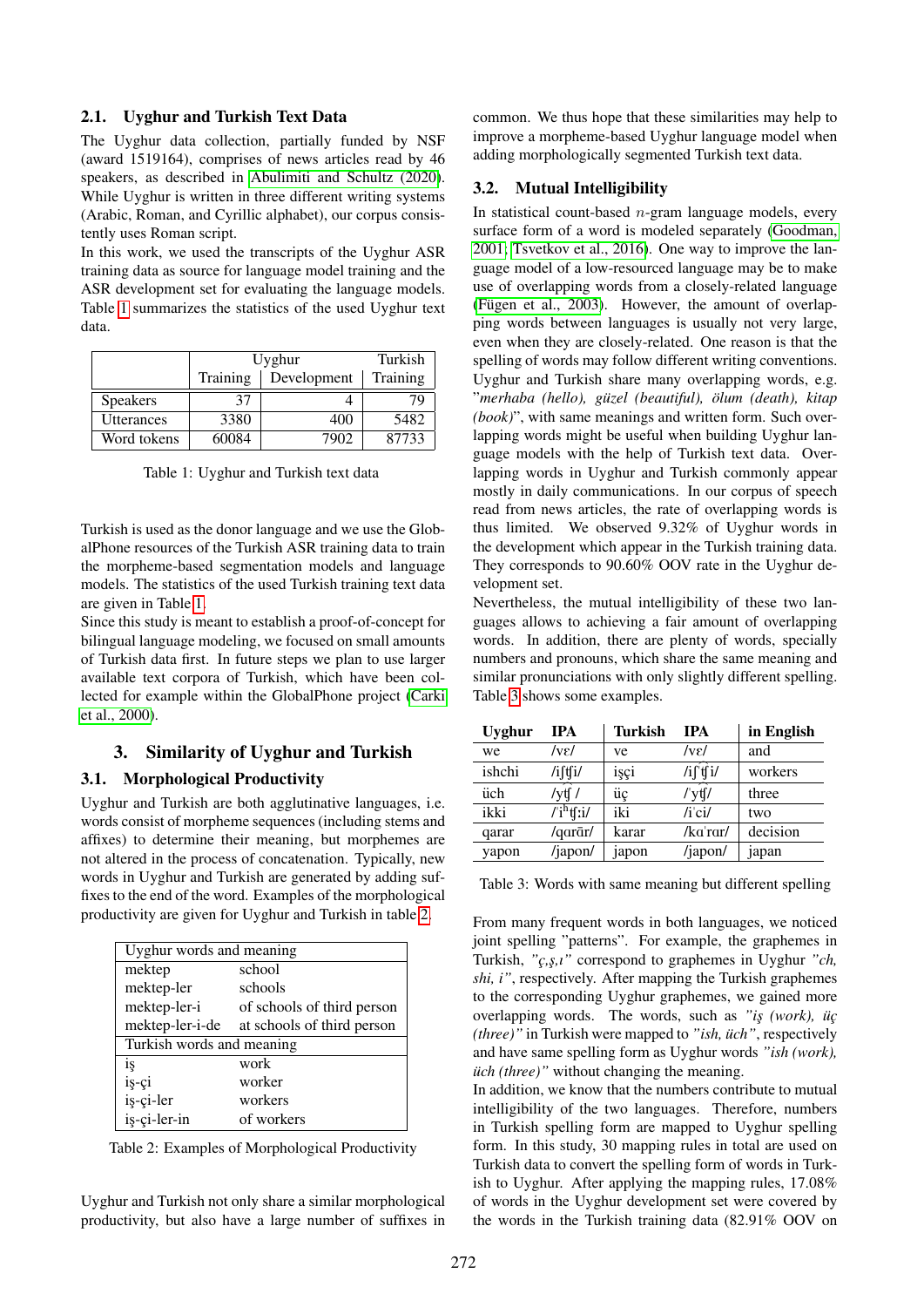Uyghur development data). This corresponds to 7.76% absolute OOV-rate reduction compared to the Turkish data without any pre-processing. After mapping, the 100 most frequent overlapping words along with their frequencies in Uyghur and Turkish data were selected for an exemplary presentation in Figure [1.](#page-2-0)



<span id="page-2-0"></span>Figure 1: Counts of the 100 most frequent Uyghur words in the training data and overlap with Turkish data

#### 4. Experiments

The main reason for using data from a donor language in a low-resource language modeling is to gain more overlapping words and get more context coverage. For lowresource and morphological rich languages, building more reliable word-based statistical language models with data from a donor language can still be challenging, due to the data sparsity problem and insufficient context coverage. In this work, we investigate how to improve the performance of language models for Uyghur using data from Turkish. We conducted two sets of language modeling experiments, word-based and morpheme-based language modeling. To explore the impact of data from the donor language, we compared language models using Uyghur data only and bilingual data (from Uyghur and Turkish). For building morpheme-based language models, morphological segmentation is done using the open source software Morfessor [\(Virpioja et al., 2013\)](#page-5-9). It is used for unsupervised morphological segmentation of words into morpheme-like units. For training and evaluating language models, we used the SRILM toolkit [\(Stolcke, 2002\)](#page-5-10). For word-based and morpheme-based language models, trigram models are trained by applying modified Kneser-Ney discounting [\(James, 2000\)](#page-5-11) without cut-offs. For all the word-based language models, the words from the full Uyghur training text data (vocabulary size: 8819) is used as vocabulary. For the morpheme-based language models, this vocabulary is segmented applying the segmentation model trained with the data in the training set and then used as vocabulary of the morpheme-based language model.

To investigate various levels of low-resource conditions, we generated subsets by randomly selecting Uyghur utterances

from each speaker in Uyghur training text data with varying utterance size. We collected 6 sets of Uyghur training text data for our experiment. The size of utterances, number of words and word tokens in each set are shown in Table [4.](#page-2-1) In the bilingual data experiments, these data sets are combined with pre-processed Turkish data, as discussed in Section 3.2.

| Training set     | <b>Utterances</b> | Words | Word   |
|------------------|-------------------|-------|--------|
|                  |                   |       | tokens |
| UY 100           | 100               | 1234  | 1841   |
| UY 200           | 200               | 2105  | 3607   |
| UY <sub>1k</sub> | 1000              | 5731  | 17505  |
| UY <sub>2k</sub> | 2000              | 7999  | 35249  |
| UY <sub>3k</sub> | 3000              | 8783  | 53410  |
| UY all           | 3380              | 8819  | 60084  |

<span id="page-2-1"></span>Table 4: Data sets used for training language models

## 4.1. Language Modeling on Uyghur Data Only

With the training data from those 6 sets of Uyghur data, word-based trigram language models are trained. To train morpheme-based language models for every set of Uyghur data, a segmentation model is trained with Uyghur data. Then this is used to segment Uyghur training data, Uyghur development data and the language model vocabulary. Finally, a trigram language models is built based on the segmented Uyghur training data.

#### 4.2. Language Modeling on Bilingual Data

Since we use the same Turkish data for each set of Uyghur training data, a word-based trigram language model is trained using Turkish data and Uyghur vocabulary as mentioned above. Afterwards, for each set of Uyghur training data, one word-based trigram language model is built. For each set of Uyghur data, the best interpolation weight of Uyghur language model and Turkish language model is calculated on a held-out set. This weight is then used to interpolate the Uyghur and Turkish language models. Morpheme-based language models for each set of Uyghur

data are built with the following steps. Firstly, the Uyghur training data is merged with Turkish data and the merged data is used for training the segmentation model. After training the segmentation model, Uyghur training data, Uyghur vocabulary, Uyghur development data and Turkish data are segmented with this segmentation model. Then, morpheme-based language models are trained with segmented Uyghur data and segmented Turkish data using the segmented Uyghur vocabulary. Similar to the wordbased language models, these language specific morphemebased languages are interpolated with the best interpolation weight.

#### 5. Evaluation

The trained word-based and morpheme-based language models for each set of Uyghur training data are evaluated on the Uyghur development set. As described in Section 4, the Uyghur development set is segmented into morpheme-like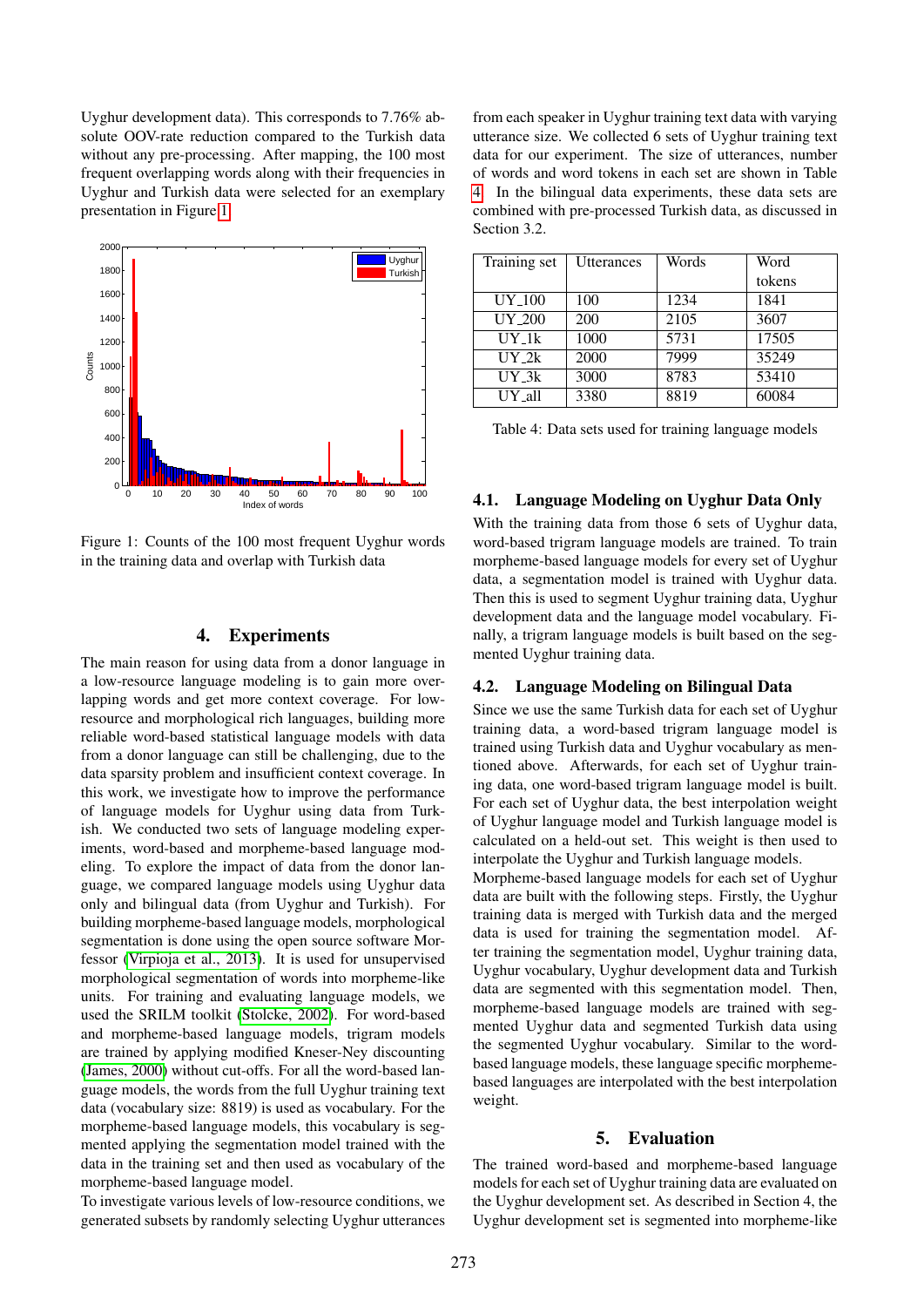units like Uyghur training data. Evaluation is conducted on the segmented Uyghur development data.

### 5.1. Word-Based Language Modeling

In Figure [2,](#page-3-0) the trigram perplexity results of word-based language models trained with Uyghur data only are compared with the interpolated language models trained with bilingual data. As can be seen, the interpolated language models outperform the Uyghur-only language models for all training set conditions. The relative improvements in terms of perplexity range from 98% to 70%. The smaller the Uyghur data in training, the higher is the relative improvement. Considering the findings in Figure [1,](#page-2-0) we assume that the amount of overlapping words in Turkish contribute to the perplexity improvements. Particularly in the small sets of Uyghur data, the overlapping word tokens of the Uyghur training data get significantly more counts, which might explain why relative reductions are higher on smaller amounts of Uyghur data.



<span id="page-3-0"></span>Figure 2: Perplexities of word-based language models trained with Uyghur-only and with bilingual data

Figure [3](#page-3-1) presents the bigram coverage of language models on the Uyghur development set. With bilingual data, slightly higher bigram coverages (from 15.71% to 2.39%) are achieved relative to the language models trained with only Uyghur data. For smaller amount of Uyghur training data, the bigram coverage differences are more prominent. For the trigram coverage, we found no big difference between language models trained with Uyghur-only versus bilingual data. However, we achieved about 2% relative OOV-rate reduction on the Uyghur development set with bilingual data compared to Uyghur data only.

#### 5.2. Morpheme-Based Language Modeling

Figure [4\)](#page-3-2) shows the results on the comparisons of interpolated morpheme-based language models in terms of perplexities. As can be observed, the language model trained with bilingual data (red line) outperforms the corresponding language model trained with Uyghur data only (blue line) on all Uyghur data sets. The relative improvements in terms of perplexity range from 40.91% to 1.77%. Furthermore, for the small Uyghur training sets with 100 (UY<sub>-100)</sub> and 200 (UY 200) utterances only, the relative gains by using bilingual data are larger than for the other sets.



<span id="page-3-1"></span>Figure 3: Bigram coverage of word-based language models on Uyghur development set



<span id="page-3-2"></span>Figure 4: Perplexity of morpheme-based language models trained with only Uyghur data and bilingual data

As shown in Figure [5,](#page-4-0) the language models with bilingual data have a higher bigram/trigram coverage than the corresponding language models trained with Uyghur data only. Similar to the case of word-based language models, for the smaller data sets language models trained with bilingual data show higher relative improvement in terms of bigram/trigram coverage compared to language models trained with only Uyghur data. For example, on the UY 100 set, the language model with bilingual data has achieved 60.99% with 46.46% relative improvement in terms of bigram and trigram coverage, respectively.

As expected, morpheme-based language models result in much lower perplexities than the corresponding wordbased language models. With morpheme-based data, the OOV-rate is significantly reduced compared to the word-based ones. However, regardless of the segmentation level (word- or morpheme-based), the bilingual language models outperform the Uyghur-only language models in all our experiments. Also, we observe that relative improvements are higher in terms of perplexity, n-gram coverage and OOV-rate for smaller Uyghur data sets.

Our experiments were based on the hypothesis that no morpheme-like segmentation model or morphological analysis is available for the low-resourced language. There-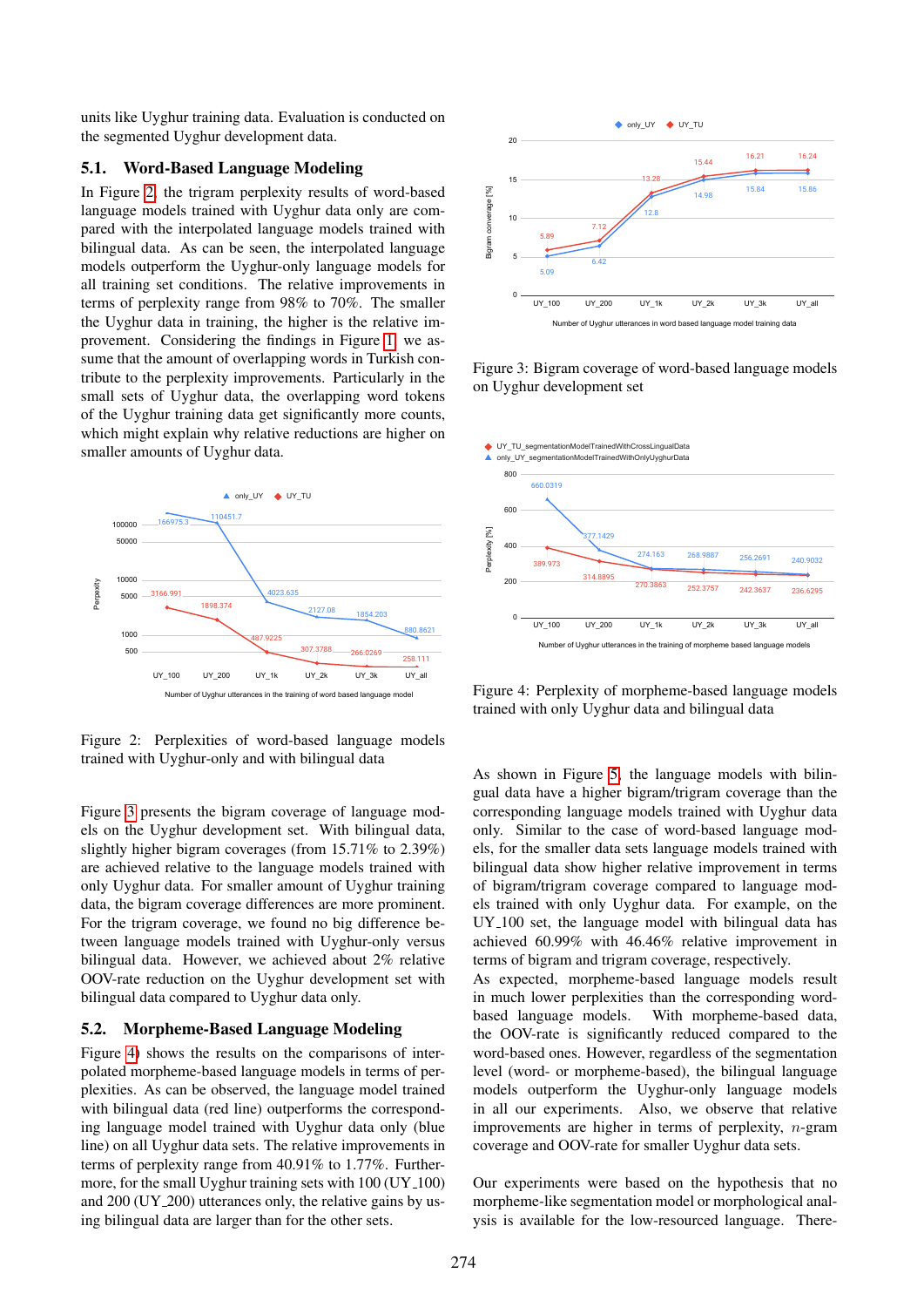

<span id="page-4-0"></span>Figure 5: Bigram and trigram coverage of morpheme-based language models on the Uyghur development set

fore, for each data set, unsupervised statistical segmentation models were trained with the data from each training set. As the training data is limited, the quality of the segmentation model may be sub-optimal. Fortunately, there are software tools like Polyglot [\(Al-Rfou et al., 2013a;](#page-5-12) [Al-](#page-5-13)[Rfou et al., 2013b\)](#page-5-13), which provide Morfessor models for 135 languages, including Uyghur. To explore the impact of existing and more "reliable" segmentation models, we conducted the morpheme-based language modeling experiments using the segmentation model from Polyglot.

The experiments are conducted in the same fashion as described above. The only difference is that the segmentation model from Polyglot is employed and corresponding data was segmented with that model.

Figure [6](#page-4-1) compares the evaluation results of morphemebased language models using Uyghur data only with bilingual data, which are segmented with Polyglot. Similar to the results from our previous experiments, the relative improvement is higher on small Uyghur data sets when bilingual data are used. On UY 100 and UY 200 set, 11.40% and 5.59% relative improvements in terms of perplexity are achieved by interpolated language models using bilingual data. However, on the sets with larger amount of Uyghur data, i.e., UY 2k and UY 3k, there is only a minor improvement with bilingual data. By the experiments using all Uyghur data (UY\_all), the language model using Uyghur data only even has slightly lower perplexity. From these results, we conclude that if there is a reasonable segmentation model, language modeling with bilingual data is more suitable when only very limited data are available in the target language, for instance, under 1000 utterances. In addition, it is noticeable that the perplexity of the language models are much lower (by a factor of ca. 5) than the language models in our previous experiments.

Regarding the bigram and trigram coverage, interpolated language models achieve higher coverage than the language models trained with Uyghur data only (See Figure [7\)](#page-4-2). On smaller set of Uyghur data, the improvement over using Uyghur data only is more significant. On UY 100 set, interpolated language models have relatively higher bigram ( 32.05%) and trigram (19.18%) coverage. Compared to the results in Figure [5,](#page-4-0) the corresponding language models have higher bigram coverage (by a factor of 1.7) and tri-



<span id="page-4-1"></span>Figure 6: Morpheme-based language models using segmentation model from Polyglot

gram coverage (by a factor of 3) in each data set, than the language models, which are trained with morpheme units segmented with the self-trained segmentation model.



<span id="page-4-2"></span>Figure 7: Bigram and trigram coverage of language models using segmentation model from Polyglot



<span id="page-4-3"></span>Figure 8: Perplexity of 4-gram language models using segmentation model from Polyglot

In morpheme-based language models, a word may be segmented into several morphemes, e.g. 3 morphemes. In this case, the context of the morpheme-based trigram model